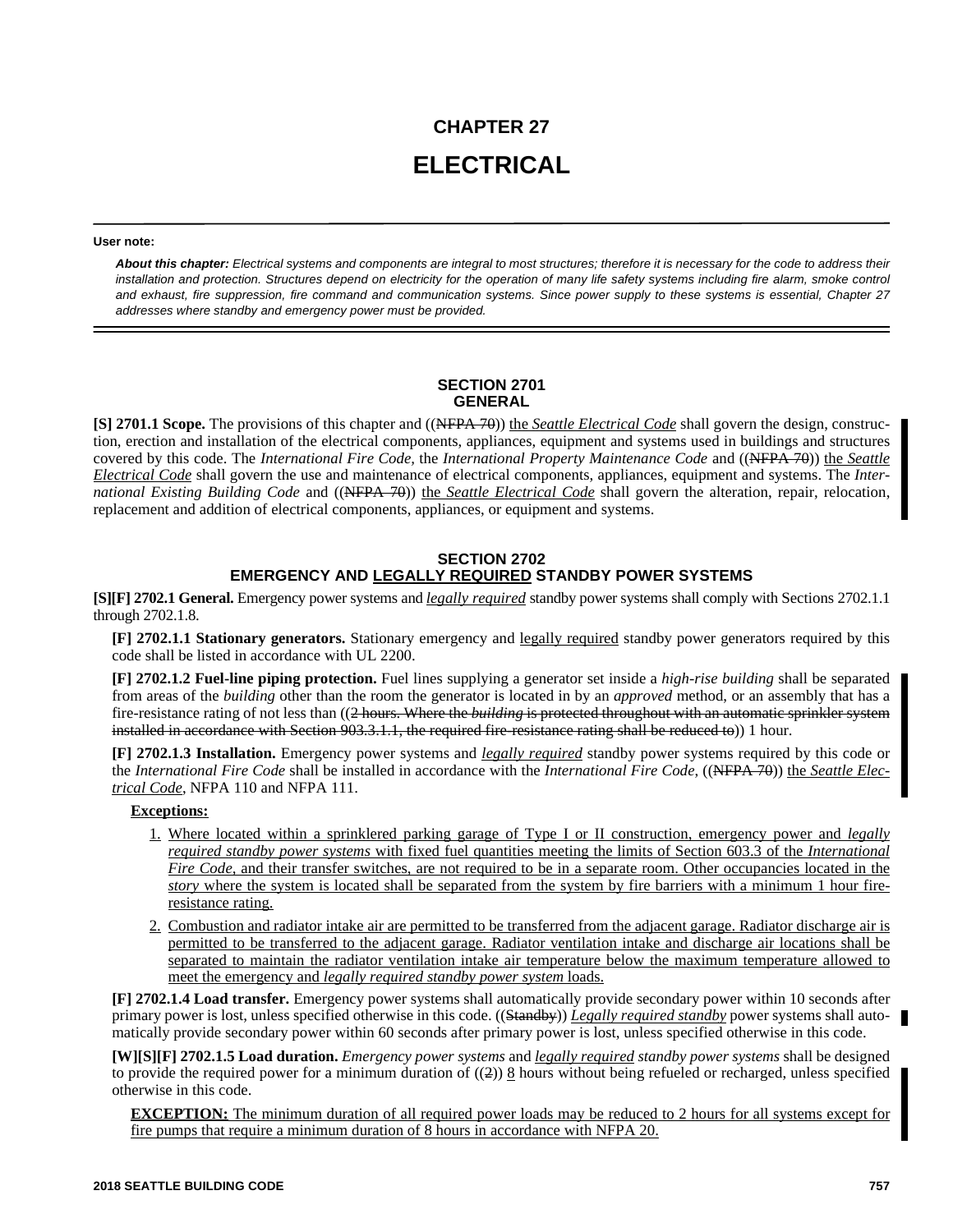**[F] 2702.1.6 Uninterruptable power source.** An uninterrupted source of power shall be provided for equipment where required by the manufacturer's instructions, the listing, this code or applicable referenced standards.

**[F] 2702.1.7 Interchangeability.** Emergency power systems shall be an acceptable alternative for installations that require standby power systems.

**[F] 2702.1.8 Group I-2 occupancies.** In Group I-2 occupancies located in flood hazard areas established in Section 1612.3, where new essential electrical systems are installed, and where new essential electrical system generators are installed, the systems and generators shall be located and installed in accordance with ASCE 24. Where connections for hookup of temporary generators are provided, the connections shall be located at or above the elevation required in ASCE 24.

**[S][F] 2702.2 Where required.** Emergency and *legally required* standby power systems shall be provided where required by Sections 2702.2.1 through 2702.2.18 and other sections of this code.

**[F] 2702.2.1 Ambulatory care facilities.** Essential electrical systems for ambulatory care facilities shall comply with Section 422.6.

**[S][F] 2702.2.2 Elevators and platform lifts.** ((Standby)) Legally required standby power shall be provided for elevators and platform lifts used as accessible *means of egress* as required in Sections 1009.4.1  $(\zeta)$  and 1009.5.  $((\zeta, 3003.1, 3007.8 \text{ and } 3009.5)$ 3008.8.)) Emergency power shall be provided for elevators in high-rise buildings as required in Section 403.4.8.4.

**[S][F] 2702.2.3 Emergency responder radio coverage systems.** Emergency power shall be provided for emergency responder radio coverage systems in high-rise buildings as required in Section 403.4.8.4. ((Standby)) Legally required standby power shall be provided for other emergency responder radio coverage systems required in ((Section 918 and)) the *International Fire Code*. ((The standby power supply shall be capable of operating the emergency responder radio coverage system for a duration of not less than 12 hours at 100-percent system operation capacity.)

**[F] 2702.2.4 Emergency voice/alarm communication systems.** Emergency power shall be provided for emergency voice/ alarm communication systems as required in Section 907.5.2.2.5. The system shall be capable of powering the required load for a duration of not less than 24 hours, as required in NFPA 72.

**[F] 2702.2.5 Exhaust systems.** Standby power shall be provided for common exhaust systems for domestic kitchens located in multistory structures as required in Section 505.5 of the *International Mechanical Code.* Standby power shall be provided for common exhaust systems for clothes dryers located in multistory structures as required in Section 504.10 of the *International Mechanical Code* and Section 614.10 of the *International Fuel Gas Code*.

**[F] 2702.2.6 Exit signs.** Emergency power shall be provided for exit signs as required in Section 1013.6.3. The system shall be capable of powering the required load for a duration of not less than 90 minutes.

**[F] 2702.2.7 Gas detection system.** Emergency or standby power shall be provided for gas detection systems in accordance with the *International Fire Code*.

**[F] 2702.2.8 Group I-2 occupancies.** Essential electrical systems for Group I-2 occupancies shall be in accordance with Section 407.11.

**[F] 2702.2.9 Group I-3 occupancies.** Emergency power shall be provided for power-operated doors and locks in Group I-3 occupancies as required in Section 408.4.2.

**[S][F] 2702.2.10 Hazardous materials.** Emergency or legally required standby power shall be provided in occupancies with hazardous materials where required by the *International Fire Code*.

**[S][F] 2702.2.11 High-rise buildings.** Emergency ((and standby)) power shall be provided in high-rise buildings as required in Section 403.4.8.

**[F] 2702.2.12 Laboratory suites.** Standby or emergency power shall be provided in accordance with Section 5004.7 of the *International Fire Code* where *laboratory suites* are located above the sixth story above grade plane or located in a story below grade plane.

**[F] 2702.2.13 Means of egress illumination.** Emergency power shall be provided for means of egress illumination as required in Section 1008.3. The system shall be capable of powering the required load for a duration of not less than 90 minutes.

**[S][F] 2702.2.14 Membrane structures.** ((Standby)) Legally required standby power shall be provided for auxiliary inflation systems in permanent membrane structures as required in Section 3102.8.2. ((Standby)) Legally required standby power shall be provided for a duration of not less than 4 hours. Auxiliary inflation systems in temporary air-supported and airinflated membrane structures shall be provided in accordance with Section 3103.10.4 of the *International Fire Code.*

**[F] 2702.2.15 Semiconductor fabrication facilities.** Emergency power shall be provided for semiconductor fabrication facilities as required in Section 415.11.10.

г